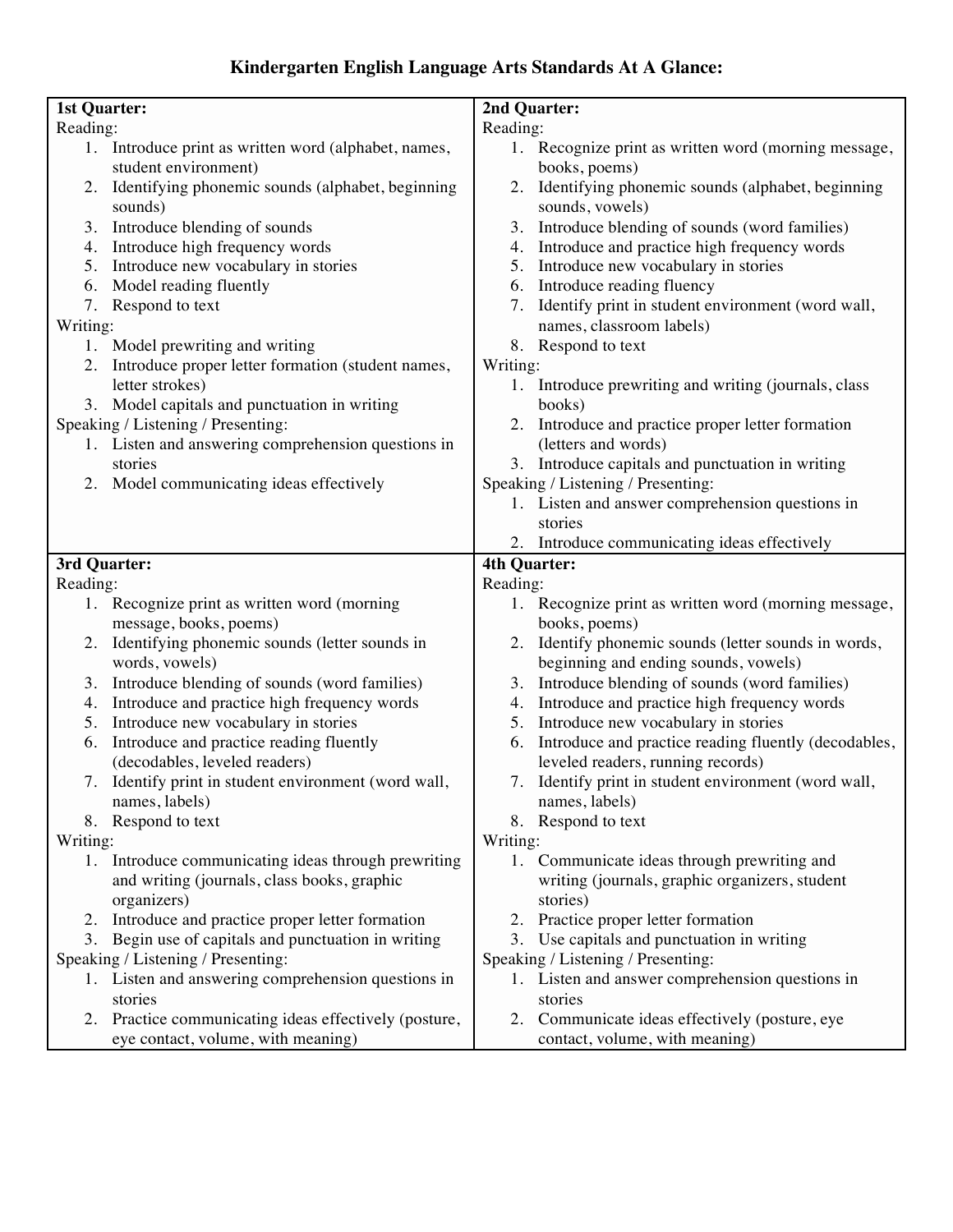| 1 <sup>st</sup> Quarter:                                                               | $2nd$ Quarter:                                                                                  |
|----------------------------------------------------------------------------------------|-------------------------------------------------------------------------------------------------|
| Reading:                                                                               | Reading:                                                                                        |
| 1. Develop concepts of print.                                                          | 1. Develop concepts of print.                                                                   |
| Develop phonological and phonemic awareness (match<br>2.                               | Develop phonological and phonemic awareness (blend and<br>2.                                    |
| and isolate sounds, blend and segment sounds).                                         | segment sounds, distinguish long and short sounds).                                             |
| Use decoding and word recognition strategies (short<br>3.                              | Use decoding and word recognition strategies (short and<br>3.                                   |
| vowels and consonants).                                                                | long vowels, endings, blends, digraphs, contractions,                                           |
| 4. Develop fluency (high frequency words).                                             | inflected endings, syllables).                                                                  |
| Develop vocabulary and concepts.<br>5.                                                 | Develop fluency (high frequency words, rate, phrasing).<br>4.                                   |
| Uses reading comprehension strategies and skills.<br>6.                                | Develop vocabulary and concepts.<br>5.                                                          |
| Respond to text using higher order thinking skills.<br>7.                              | Uses reading comprehension strategies and skills.<br>6.                                         |
|                                                                                        | Respond to text using higher order thinking skills.                                             |
| Writing:                                                                               |                                                                                                 |
| Develop concepts of print.                                                             | Writing:                                                                                        |
| Develop traits of writing (sentences).<br>2.                                           | 1. Develop traits of writing (sentences, voice, organization,                                   |
| Introducing the writing process.<br>3.                                                 | ideas).                                                                                         |
| 4. Experience various writing genres (personal narrative,                              | Develop the writing process.                                                                    |
| fantasy).                                                                              | 3. Experience various writing genres (personal narrative,                                       |
| 5. Develop penmanship.                                                                 | friendly letter, expository paragraph).                                                         |
| 6. Develop grammar, usage, and mechanics in writing                                    | Develop penmanship.<br>4.                                                                       |
| (nouns, verbs).                                                                        | 5. Develop grammar, usage, and mechanics in writing                                             |
| 7. Develop spelling skills.                                                            | (predicates, types of sentences, nouns).                                                        |
|                                                                                        | 6. Develop spelling skills.                                                                     |
| Speaking / Listening / Presenting:                                                     |                                                                                                 |
|                                                                                        |                                                                                                 |
| Develop listening and speaking skills and strategies.                                  | Speaking / Listening / Presenting:                                                              |
| 2. Introduce research skills.                                                          | 1. Develop listening and speaking skills and strategies.                                        |
|                                                                                        | 2. Introduce research skills.                                                                   |
| 3rd Quarter:                                                                           | 4 <sup>th</sup> Quarter:                                                                        |
| Reading:                                                                               | Reading:                                                                                        |
| 1. Develop phonological and phonemic awareness                                         | Develop phonological and phonemic awareness                                                     |
| (manipulating sounds in words).                                                        | (manipulating sounds in words).                                                                 |
| Use decoding and word recognition strategies (sounds of<br>2.                          | Use decoding and word recognition strategies (compound<br>2.                                    |
| y, final endings, suffixes, inflected endings, r control,                              | words, long vowels, suffixes, diphthongs, syllable                                              |
| long vowels)                                                                           |                                                                                                 |
|                                                                                        | patterns, prefixes).<br>Develop fluency (phrasing, expression, accuracy, rate).                 |
| Develop fluency (phrasing, expression).                                                | 3.                                                                                              |
| Develop vocabulary and concepts.<br>4.                                                 | Develop vocabulary and concepts.<br>4.                                                          |
|                                                                                        |                                                                                                 |
| Uses reading comprehension strategies and skills.<br>5.                                | Use reading comprehension strategies and skills.<br>5.                                          |
| Respond to text using higher order thinking skills.<br>6.                              | Respond to text using higher order thinking skills.<br>6.                                       |
|                                                                                        |                                                                                                 |
| Writing:                                                                               | Writing:                                                                                        |
| 1. Develop traits of writing (sentences, voice, organization,                          | Develop traits of writing (sentences, voice, organization,                                      |
| conventions, word choice).                                                             | ideas, conventions, word choice).                                                               |
| 2. Develop the writing process.                                                        | Develop the writing process.<br>2.                                                              |
| 3. Experience various writing genres (realistic story,                                 | Experience various writing genres (how to, animal<br>3.                                         |
| captions and pictures, descriptive poem).                                              | fantasy, autobiography).                                                                        |
| 4. Develop penmanship.                                                                 | 4. Develop penmanship.                                                                          |
| 5. Develop grammar, usage, and mechanics in writing                                    | 5. Develop grammar, usage, and mechanics in writing                                             |
| (verbs, adjectives).                                                                   | (adjectives, pronouns).                                                                         |
| 6. Develop spelling skills.                                                            | 6. Develop spelling skills.                                                                     |
|                                                                                        |                                                                                                 |
| Speaking / Listening / Presenting:                                                     | Speaking / Listening / Presenting:                                                              |
| Develop listening and speaking skills and strategies.<br>2. Introduce research skills. | Develop listening and speaking skills and strategies.<br>1.<br>Introduce research skills.<br>2. |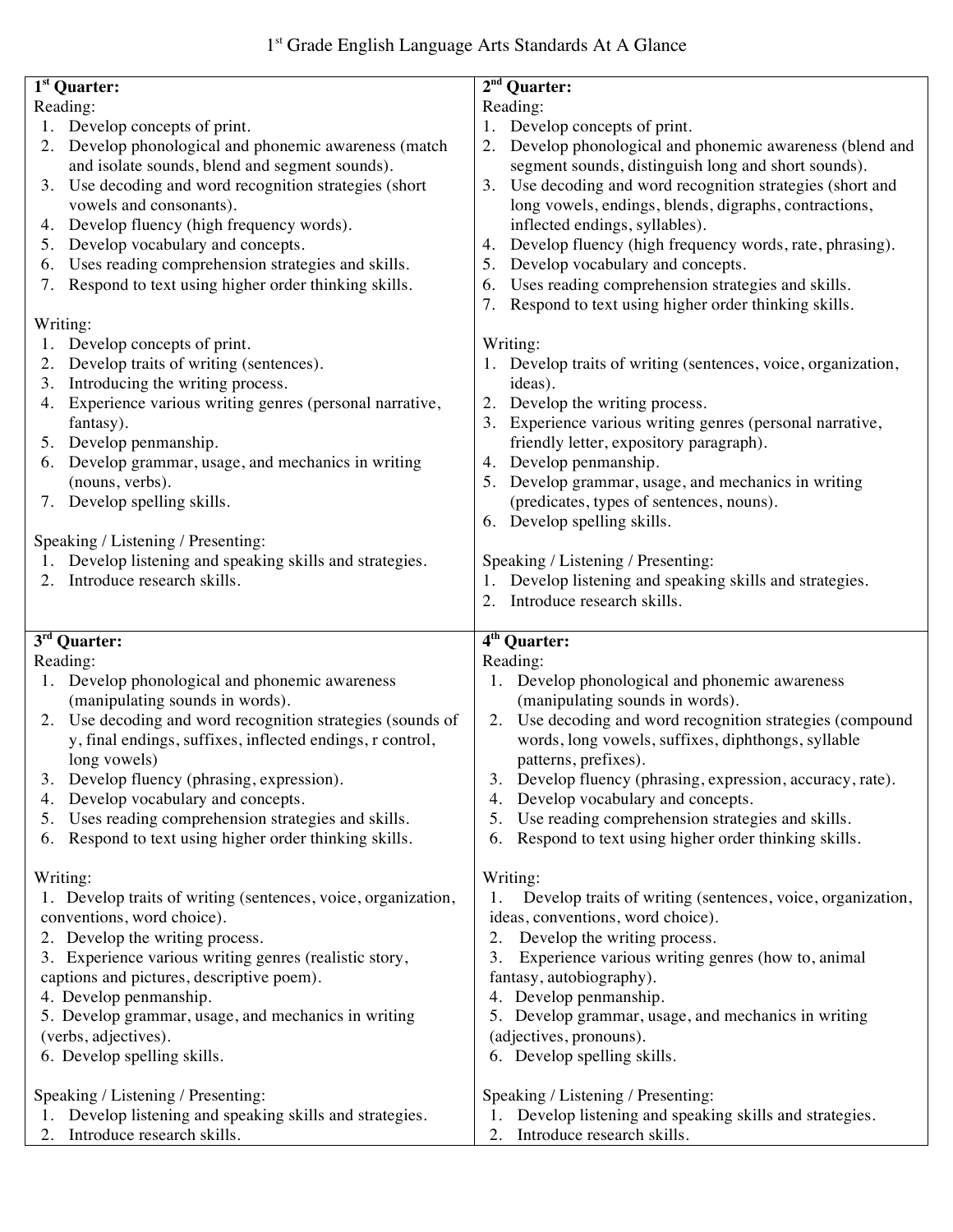# 2nd Grade English Language Arts Standards At A Glance:

| $1st$ Quarter:                                                        | $2nd$ Quarter:                                                        |
|-----------------------------------------------------------------------|-----------------------------------------------------------------------|
| Reading:                                                              | Reading:                                                              |
|                                                                       |                                                                       |
| 1. Expand upon literary elements (theme, character, plot,<br>setting) | 1. Expand upon literary elements (theme, character, plot,<br>setting) |
| 2. Improve comprehension skills and strategies (maze,                 | 2. Improve comprehension skills and strategies (maze,                 |
| author's purpose, cause and effect, compare and                       | author's purpose, cause and effect, compare and contrast,             |
| contrast, drawing conclusions and making inferences,                  | drawing conclusions and making inferences, fact and                   |
| fact and opinion, generalizations, main ideas, supporting             | opinion, generalizations, main ideas, supporting details,             |
| details, sequence of events, context clues)                           | sequence of events, context clues)                                    |
| 3. Improve fluency skills (Aims RCBM, pace/rate with                  | 3. Improve fluency skills (Aims RCBM, pace/rate with                  |
| expression, high frequency words)                                     | expression, high frequency words)                                     |
| 4. Extend decoding and word recognition (phonics, word                | 4. Extend decoding and word recognition (phonics, word                |
| structure)                                                            | structure)                                                            |
| 5. Increase vocabulary (word strategies and concepts)                 | 5. Increase vocabulary (word strategies and concepts)                 |
| Writing:                                                              | Writing:                                                              |
| 1. Handwriting (master manuscript)                                    | 1. Handwriting (master manuscript)                                    |
| 2. Traits of writing                                                  | 2. Traits of writing                                                  |
| 3. Writing process                                                    | 3. Writing process                                                    |
| 4. Writing genres                                                     | 4. Writing genres                                                     |
| 5. Grammar and usage                                                  | 5. Grammar and usage                                                  |
| 6. Writing mechanics                                                  | 6. Writing mechanics                                                  |
| 7. Spelling                                                           | 7. Spelling                                                           |
| Speaking / Listening / Presenting:                                    | Speaking / Listening / Presenting:                                    |
| 1. Grammar and usage                                                  | 1. Grammar and usage                                                  |
| 2. Extend listening skills and strategies                             | 2. Extend listening skills and strategies                             |
| 3. Extend speaking skills and strategies                              | 3. Extend speaking skills and strategies                              |
|                                                                       |                                                                       |
|                                                                       |                                                                       |
| 3 <sup>rd</sup> Quarter:                                              | $4th$ Quarter:                                                        |
| Reading:                                                              | Reading:                                                              |
| 1. Expand upon literary elements (theme, character, plot,<br>setting) | 1. Expand upon literary elements (theme, character, plot,<br>setting) |
| 2. Improve comprehension skills and strategies (maze,                 | 2. Improve comprehension skills and strategies (maze,                 |
| author's purpose, cause and effect, compare and contrast,             | author's purpose, cause and effect, compare and contrast,             |
| drawing conclusions and making inferences, fact and                   | drawing conclusions and making inferences, fact and                   |
| opinion, generalizations, main ideas, supporting details,             | opinion, generalizations, main ideas, supporting details,             |
| sequence of events, context clues)                                    | sequence of events, context clues)                                    |
| 3. Improve fluency skills (Aims RCBM, pace/rate with                  | 3. Improve fluency skills (Aims RCBM, pace/rate with                  |
| expression, high frequency words)                                     | expression, high frequency words)                                     |
| 4. Extend decoding and word recognition (phonics, word                | 4. Extend decoding and word recognition (phonics, word                |
| structure)                                                            | structure)                                                            |
| 5. Increase vocabulary (word strategies and concepts)                 | 5. Increase vocabulary (word strategies and concepts)                 |
| Writing:                                                              | Writing:                                                              |
| 1. Handwriting (introduce cursive)                                    | 1. Handwriting (master manuscript)                                    |
| 2. Traits of writing                                                  | 2. Traits of writing                                                  |
| 3. Writing process                                                    | 3. Writing process                                                    |
| 4. Writing genres                                                     | 4. Writing genres                                                     |
| 5. Grammar and usage                                                  | 5. Grammar and usage                                                  |
| 6. Writing mechanics                                                  | 6. Writing mechanics                                                  |
| 7. Spelling                                                           | 7. Spelling                                                           |
| Speaking / Listening / Presenting:                                    | Speaking / Listening / Presenting:                                    |
| 1. Grammar and usage                                                  | 1. Grammar and usage                                                  |
| 2. Extend listening skills and strategies                             | 2. Extend listening skills and strategies                             |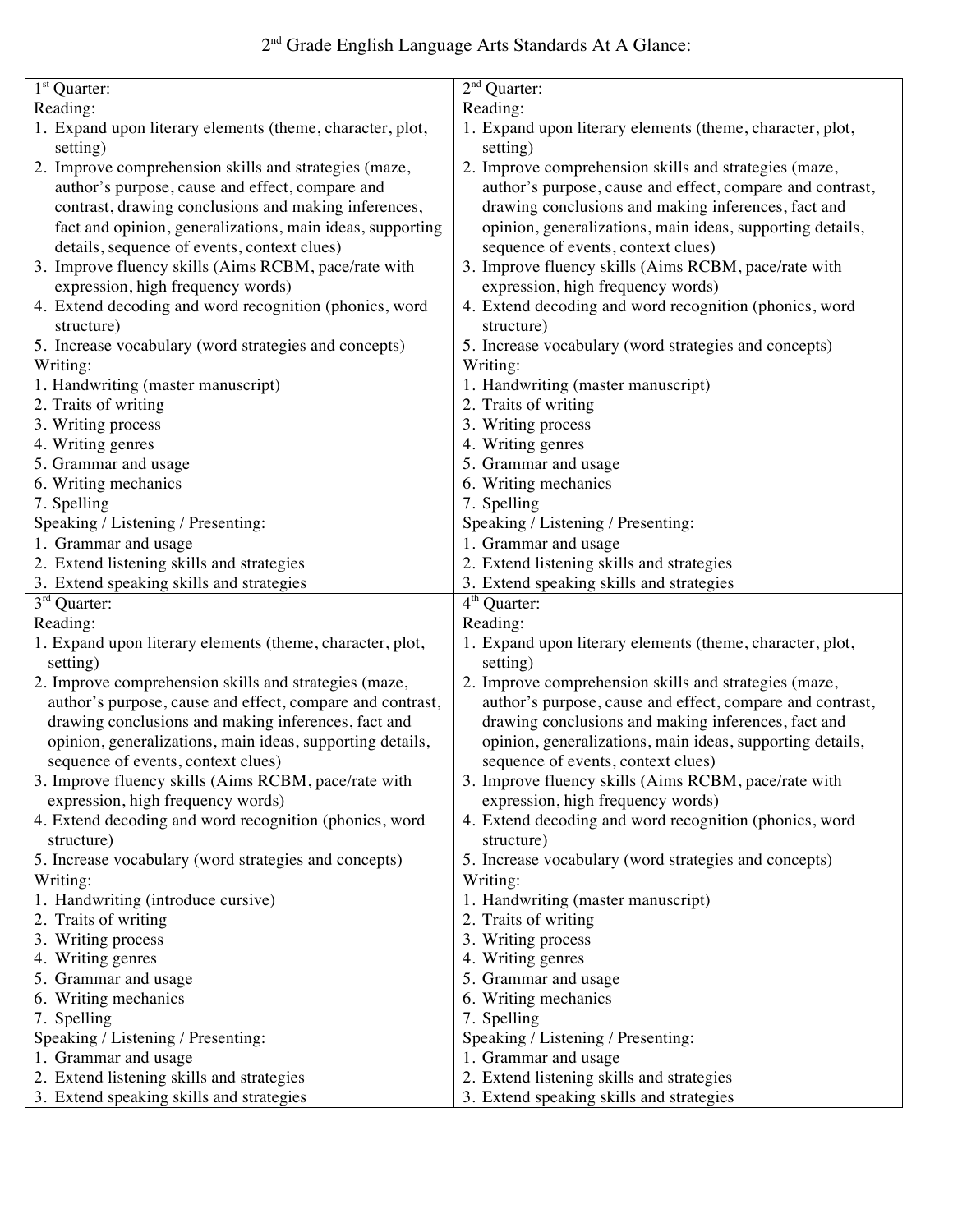| $1st$ Quarter:                                               | $2nd$ Quarter:                                                                                                  |  |  |
|--------------------------------------------------------------|-----------------------------------------------------------------------------------------------------------------|--|--|
| Reading:                                                     | Reading:                                                                                                        |  |  |
| Identify literary elements (theme, character, plot,          | Expand upon literary elements (theme, character, plot,                                                          |  |  |
| setting)                                                     | setting)                                                                                                        |  |  |
| Expand and apply comprehension skills and strategies<br>2.   | Expand and apply comprehension skills and strategies<br>2.                                                      |  |  |
| (author's purpose, cause and effect, compare and             | (author's purpose, cause and effect, compare and                                                                |  |  |
| contrast, drawing conclusions and making inferences,         | contrast, drawing conclusions and making inferences,                                                            |  |  |
|                                                              |                                                                                                                 |  |  |
| fact and opinion, generalizations, main ideas,               | fact and opinion, generalizations, main ideas, supporting                                                       |  |  |
| supporting details, sequence of events, context clues)       | details, sequence of events, context clues)                                                                     |  |  |
| Improve fluency skills (pace/rate with expression)<br>3.     | Improve fluency skills (pace/rate with expression)<br>3.                                                        |  |  |
| Apply decoding strategies and word recognition<br>4.         | Apply decoding strategies and word recognition<br>4.                                                            |  |  |
| (phonics, word structure)                                    | (phonics, word structure)                                                                                       |  |  |
| Increase vocabulary (word strategies, context clues<br>5.    | Increase vocabulary (word strategies, context clues and<br>5.                                                   |  |  |
| and concepts)                                                | concepts)                                                                                                       |  |  |
| Writing:                                                     | Writing:                                                                                                        |  |  |
| Exposure to cursive<br>1.                                    | 1. Exposure to cursive                                                                                          |  |  |
|                                                              |                                                                                                                 |  |  |
| Traits of writing<br>2.                                      | Traits of writing<br>2.                                                                                         |  |  |
| Writing process and writing genres<br>3.                     | Writing process and writing genres<br>3.                                                                        |  |  |
| Spelling, grammar and usage<br>4.                            | Spelling, grammar and usage<br>4.                                                                               |  |  |
| Speaking / Listening / Presenting:                           | Speaking / Listening / Presenting:                                                                              |  |  |
| Grammar and usage<br>1.                                      | Grammar and usage<br>1.                                                                                         |  |  |
| 2. Extend and apply listening skills and strategies          | Extend and apply listening skills and strategies<br>2.                                                          |  |  |
| 3. Extend and apply speaking skills and strategies           | Extend and apply speaking skills and strategies<br>3.                                                           |  |  |
| $\overline{3^{rd}}$ Quarter:                                 | $\overline{4^{th}}$ Quarter:                                                                                    |  |  |
| Reading:                                                     | Reading:                                                                                                        |  |  |
|                                                              |                                                                                                                 |  |  |
| Expand upon literary elements (theme, character, plot,<br>1. | Comprehend and apply story elements in various genres<br>1.                                                     |  |  |
| setting)                                                     | Expand upon literary elements (theme, character, plot,<br>2.                                                    |  |  |
| 2.<br>Expand and apply comprehension skills and strategies   | setting)                                                                                                        |  |  |
| (author's purpose, cause and effect, compare and             | 3.<br>Expand and apply comprehension skills and strategies                                                      |  |  |
| contrast, drawing conclusions and making inferences,         | (maze, author's purpose, cause and effect, compare and                                                          |  |  |
| fact and opinion, generalizations, main ideas,               | contrast, drawing conclusions and making inferences,                                                            |  |  |
| supporting details, sequence of events, context clues)       | fact and opinion, generalizations, main ideas, supporting                                                       |  |  |
| Improve fluency skills (pace/rate with expression)<br>3.     | details, sequence of events, context clues)                                                                     |  |  |
| Apply decoding strategies and word recognition<br>4.         | Improve fluency skills (pace/rate with expression)<br>4.                                                        |  |  |
|                                                              | 5.                                                                                                              |  |  |
| (phonics, word structure)                                    | Apply decoding strategies and word recognition                                                                  |  |  |
| Increase vocabulary (word strategies, context clues<br>5.    | (phonics, word structure)                                                                                       |  |  |
| and concepts)                                                | Increase vocabulary (word strategies, context clues and<br>6.                                                   |  |  |
| Writing:                                                     | concepts)                                                                                                       |  |  |
| Exposure to cursive<br>1.                                    | Writing:                                                                                                        |  |  |
| 2.<br>Traits of writing                                      | 1. Exposure to cursive                                                                                          |  |  |
| Writing process and genres<br>3.                             | Traits of writing<br>2.                                                                                         |  |  |
| Spelling, grammar and usage<br>4.                            |                                                                                                                 |  |  |
| Speaking / Listening / Presenting:                           | 3.<br>Writing process and genres                                                                                |  |  |
|                                                              | Spelling, grammar and usage<br>4.                                                                               |  |  |
| Grammar and usage                                            | Speaking / Listening / Presenting:                                                                              |  |  |
| Extend and apply listening skills and strategies<br>2.       | Grammar and usage<br>1.                                                                                         |  |  |
| Extend and apply speaking skills and strategies<br>3.        |                                                                                                                 |  |  |
|                                                              |                                                                                                                 |  |  |
|                                                              | Extend and apply listening skills and strategies<br>2.<br>Extend and apply speaking skills and strategies<br>3. |  |  |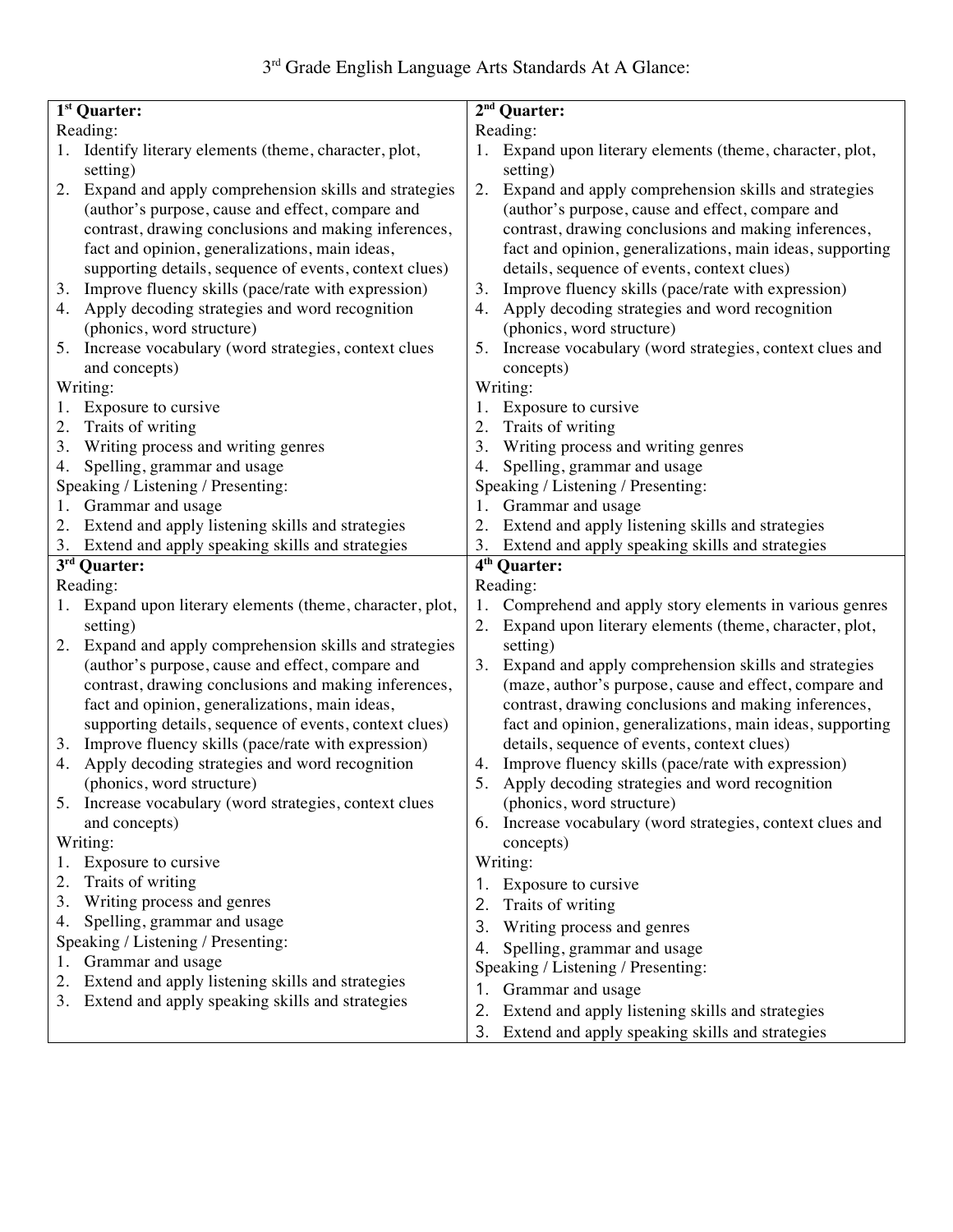|    | $\overline{1^{st}}$ Quarter:                                      | $2nd$ Quarter:                                                        |
|----|-------------------------------------------------------------------|-----------------------------------------------------------------------|
|    | Reading:                                                          | Reading:                                                              |
| 1. |                                                                   | 1.                                                                    |
|    | Set a purpose for reading                                         | Set a purpose for reading                                             |
|    | 2. Analyze text using literary terms: point of view,              | 2. Analyze text using literary terms: dialogue and narration,         |
|    | foreshadowing, dialect, imagery, sensory words                    | similes and metaphors, sensory words, humor                           |
| 3. | Analyze text using literary elements and story structure:         | Use comprehension strategies: background knowledge, story<br>3.       |
|    | sequence, setting, character, plot/plot structure                 | structure, questioning, monitor and clarify, inferring                |
| 4. | Use comprehension strategies: summarize, question,                | Apply comprehension skills: cause and effect, draw<br>4.              |
|    | background knowledge, story structure, text structure             | conclusions, fact and opinion, main ideas and details                 |
| 5. | Apply comprehension skills: main idea/details sequence,           | Increase fluency: appropriate phrasing, expression<br>5.              |
|    | literary elements, author's purpose                               | Read various genres: fiction, historical fiction, drama,<br>6.        |
|    | 6. Increase fluency: expression, accuracy, phrasing, punctuation  | expository text                                                       |
|    | cues, rate                                                        | 7. Review prior skills: character, setting, plot, author's purpose,   |
|    | 7. Read various genres: realistic fiction, historical fiction,    | cause and effect, main ideas and details, fact and opinion            |
|    | fiction (trickster tale, fable), expository text                  | 8. Decode: prefixes (un-, in-, dis-, re-, non-) suffix (-ly), word    |
| 8. | Review prior skills: cause and effect                             | origins, compound words                                               |
|    | 9. Decode (suffixes [-ist,-ive, -ness], word endings, multiple    | 9. Use spelling patterns: adding -s and -es; irregular plurals;       |
|    | meaning words, synonyms, antonyms)                                | words with ar, or; consonant patterns: ng, nk, ph, wh; words          |
|    | 10. Use spelling patterns (short vowels [vccv], long vowels)      | with ear, ir, our, ur                                                 |
|    | Writing:                                                          | Writing:                                                              |
|    | Write in different genres: descriptive writing (realistic         | Write in different genres: poetry, news article, expository<br>1.     |
|    | fiction, parody), expository, narrative (personal narrative),     | composition, argument/persuasive essay                                |
|    | notes and letters (friendly letter)                               | Apply traits of writing: word choice, focus/ideas, organization<br>2. |
| 2. | Apply traits of writing: organization, voice                      | Conventions: common and proper nouns, regular and irregular<br>3.     |
|    | 3. Conventions: Types of sentences: declarative, interrogative,   | plural nouns, singular and plural possessive nouns                    |
|    | imperative, exclamatory; complete subject/predicate,              | Speaking / Listening / Presenting:                                    |
|    | compound sentences, clauses and complex sentences)                | 1. Use Think/Pair/Share to: retell, report, discuss                   |
|    | Speaking / Listening / Presenting:                                |                                                                       |
|    | Use Think/Pair/Share to: retell, introduce, report, discuss       |                                                                       |
|    |                                                                   |                                                                       |
|    | $\overline{3^{rd}}$ Quarter:                                      | <b>4th Quarter:</b>                                                   |
|    | Reading:                                                          | Reading:                                                              |
| 1. | Set a purpose for reading                                         | Set a purpose for reading<br>1.                                       |
| 2. | Analyze text using literary terms: formal and informal            | 2. Analyze text using literary terms: idioms and jargon, word         |
|    | language, flashback, point of view, personification,              | choice, tone, similes and metaphors                                   |
|    | exaggeration/hyperbole                                            | Use comprehension strategies: visualize, summarize,<br>3.             |
|    | 3. Use comprehension strategies: important ideas, text structure, | important ideas, predict and set purpose, monitor and clarify         |
|    | visualize, predict and set purpose, inferring                     | 4. Apply comprehensions skills: compare and contrast,                 |
|    | 4. Apply comprehension skills: graphic sources, fact and          | sequence, graphic sources, literary elements of character and         |
|    | opinion, generalize, cause and effect                             | plot                                                                  |
| 5. | Increase fluency: expression, appropriate phrasing                | Increase fluency: expression, appropriate phrasing<br>5.              |
| 6. | Read various genres: biography, expository text, myth, tall       | Various genres: realistic fiction, expository, biography<br>6.        |
|    | tale                                                              | Review prior skills: cause and effect, generalize, compare and<br>7.  |
| 7. | Review prior skills: fact and opinion, graphic sources, text      | contrast                                                              |
|    | structure, draw conclusions                                       | Decode: suffixes (-ian, -ist, -ism), Latin roots: aqua, dict;<br>8.   |
| 8. | Decode: Latin word origins; Greek roots of: bio-, phon,           | prefixes (im-, in-), Greek and Latin prefixes (trans-, tele-),        |
|    | graph; related words; Latin roots: struct, scrib, script          | Greek prefixes (amphi-, anti-)                                        |
| 9. | Use spelling patterns: adding -ed and -ing, homophones,           | 9. Use spelling patterns: contractions, final syllable patterns,      |
|    | vowel pair: ou and ow (as in shout), compound words,              | consonant digraph /sh/, consonant sound /j/, /ks/, /kw/;              |
|    | possessives                                                       | prefixes of un-, dis-, in-                                            |
|    | Writing:                                                          | Writing:                                                              |
|    | 1. Write in different genres: narrative poem, invitation, myth,   | Write in different genres: mystery, song, instructions,<br>1.         |
|    | formal letter, summary                                            | problem-solution essay, adventure story                               |
| 2. | Apply traits of writing: organization, voice, sentences,          | Apply traits of writing: word choice, organization, focus/ideas<br>2. |
|    | 3. Conventions: action and linking verbs, main and helping        | Conventions: singular and plural pronouns, kinds of<br>3.             |
|    | verbs, subject-verb agreement, past present and future tenses,    | pronouns, pronouns and antecedents, possessive pronouns,              |
|    | irregular verbs                                                   | contractions and negatives                                            |
|    | Speaking / Listening / Presenting:                                | Speaking/Listening/Presenting:                                        |
|    | 1. Use Think/Pair/Share to: retell, report, discuss               | 1. Use Think/Pair/Share to: retell, report, discuss                   |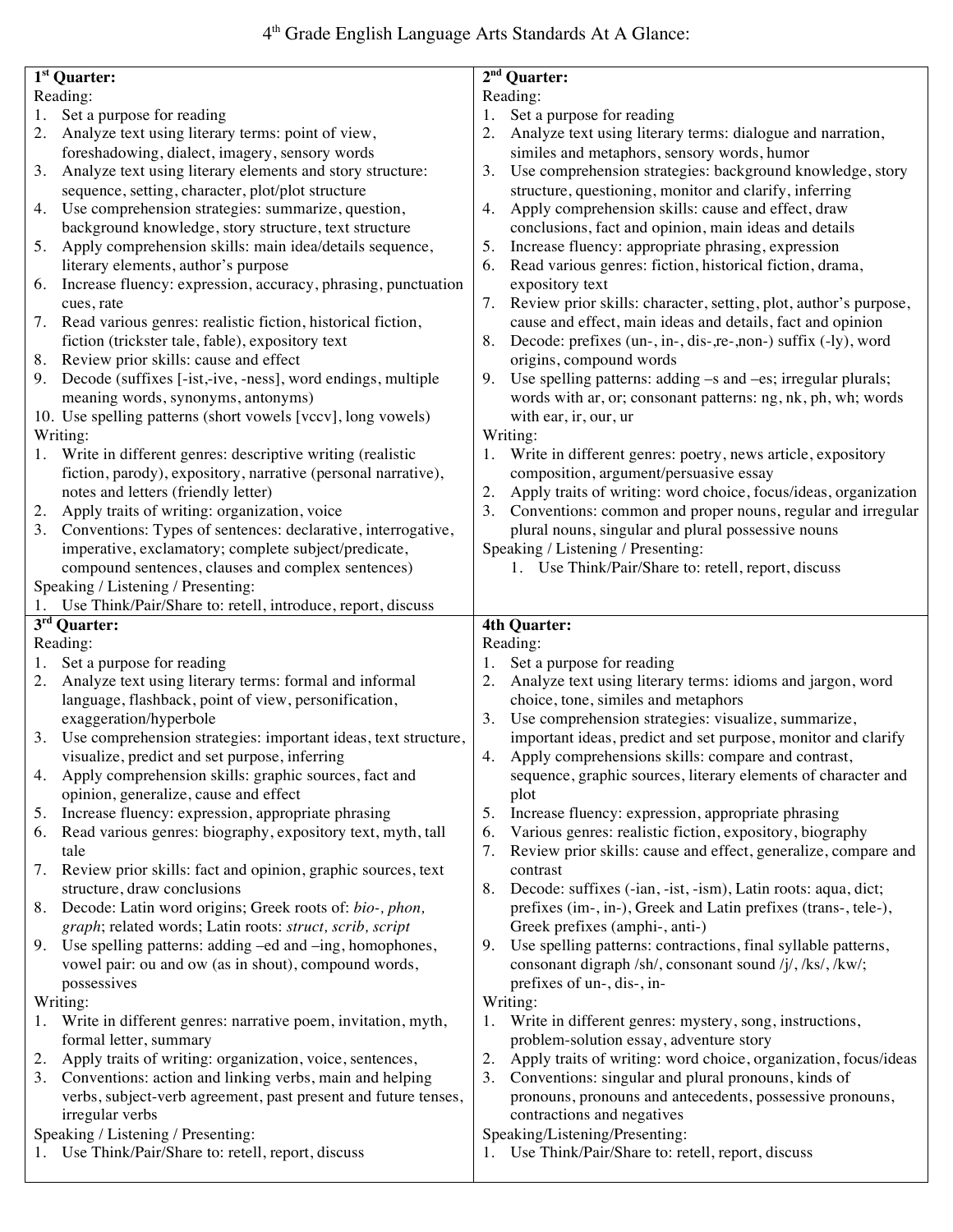| $\overline{1^{st}}$ Quarter:                                                                                                                                                                                                                                                                                                                                                                                                                                                                                                                             | $2nd$ Quarter:                                                                                                                                                                                                                                                                                                                                                                                                                                                                                                                                      |
|----------------------------------------------------------------------------------------------------------------------------------------------------------------------------------------------------------------------------------------------------------------------------------------------------------------------------------------------------------------------------------------------------------------------------------------------------------------------------------------------------------------------------------------------------------|-----------------------------------------------------------------------------------------------------------------------------------------------------------------------------------------------------------------------------------------------------------------------------------------------------------------------------------------------------------------------------------------------------------------------------------------------------------------------------------------------------------------------------------------------------|
|                                                                                                                                                                                                                                                                                                                                                                                                                                                                                                                                                          |                                                                                                                                                                                                                                                                                                                                                                                                                                                                                                                                                     |
| Reading:<br>1. Recognize teacher's modeling of vocabulary words in<br>context<br>2. Identify and analyze story elements in various genres with<br>teacher modeling<br>3. Recognize teacher's modeling of inner thinking while<br>reading to help understand the author's purpose<br>Develop understanding of textual features through teacher<br>4.<br>modeling to better comprehend literature.<br>Practice recognizing figurative language and its hidden<br>5.<br>meaning<br>6. Become familiar with literary devices and their effects on<br>meaning | Reading:<br>Define vocabulary words in context with guided practice<br>Identify and analyze story elements in various genres with<br>2.<br>guided practice<br>3. Recognize inner thinking while reading to help understand<br>the author's purpose with guided practice<br>Understand and apply textual features to comprehend<br>4.<br>literature with guided practice<br>5. Recognize figurative language and its hidden meaning<br>with guided practice<br>Recognize literary devices and their effects on meaning<br>6.<br>with guided practice |
| Writing:<br>1. Identify essay elements (clear theme, topic sentences,<br>supporting details, and conclusion) for multiple purposes<br>2. Develop use of proper grammar, punctuation, and spelling<br>in written works<br>Speaking / Listening / Presenting:<br>1. Begin to articulate and share inner thinking                                                                                                                                                                                                                                           | Writing:<br>1. Practice composing essay elements (clear theme, topic<br>sentences, supporting details, and conclusion) for multiple<br>purposes<br>2. Exercise use of proper grammar, punctuation, and spelling<br>in written works<br>Speaking / Listening / Presenting:<br>1. Practice articulating and sharing inner thinking                                                                                                                                                                                                                    |
| $3rd$ Quarter:                                                                                                                                                                                                                                                                                                                                                                                                                                                                                                                                           | 4 <sup>th</sup> Quarter:                                                                                                                                                                                                                                                                                                                                                                                                                                                                                                                            |
| Reading:<br>Define vocabulary words in context independently<br>1.<br>2. Identify and analyze story elements in various genres<br>independently<br>3. Recognize author's purpose independently while reading<br>4. Understand and apply textual features to comprehend<br>literature with minimal support<br>5. Recognize figurative language and its hidden meaning<br>6. Recognize literary devices and their effects on meaning<br>Writing:<br>1. Compose essay elements (clear theme, topic sentences,                                               | Reading:<br>Define and assimilate vocabulary words in context.<br>1.<br>Comprehend and apply story elements in various genres.<br>2.<br>3. Generate inner thinking while reading to help understand<br>the author's purpose.<br>Utilize textual features to comprehend literature.<br>4.<br>Compare and contrast figurative language and its hidden<br>5.<br>meaning.<br>6. Examine literary devices and their effects on meaning.<br>Writing:<br>1. Consistently use proper grammar, punctuation, and                                              |
| supporting details, and conclusion) for multiple purposes<br>2. Exercise use of proper grammar, punctuation, and spelling<br>in written works<br>Speaking / Listening / Presenting:<br>Articulate and generate inner thinking                                                                                                                                                                                                                                                                                                                            | spelling in written works<br>Successfully compose an essay with a clear theme, topic<br>2.<br>sentence, supporting details, and conclusion for multiple<br>purposes<br>Speaking / Listening / Presenting:<br>1. Articulate and justify inner thinking                                                                                                                                                                                                                                                                                               |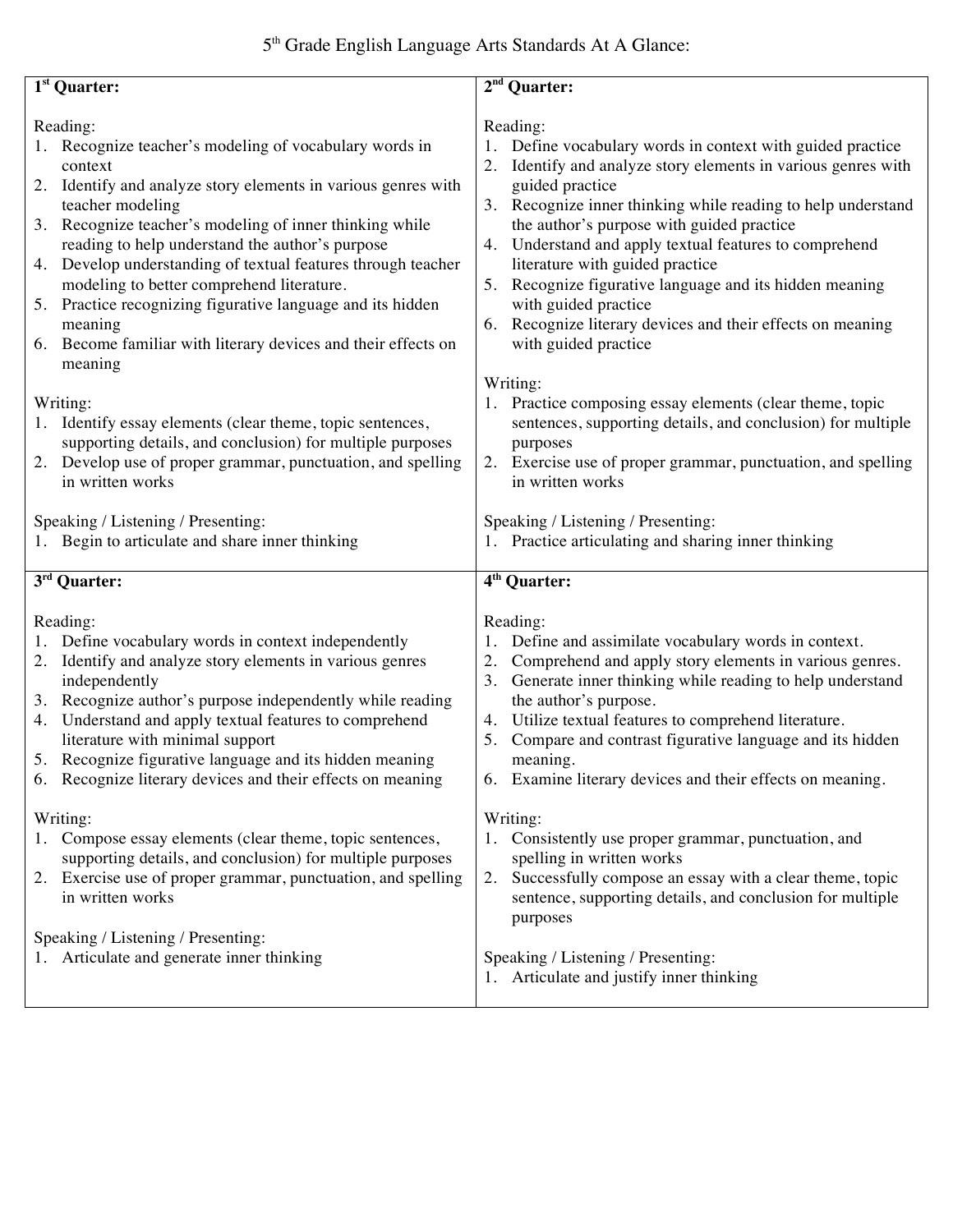| 1 <sup>st</sup> Quarter:                                                                                                                                                                                                                                                                                                                                                                                                                                                                                                       | $2nd$ Quarter:                                                                                                                                                                                                                                                                                                                                                                                                                                                                                                                                                                                 |
|--------------------------------------------------------------------------------------------------------------------------------------------------------------------------------------------------------------------------------------------------------------------------------------------------------------------------------------------------------------------------------------------------------------------------------------------------------------------------------------------------------------------------------|------------------------------------------------------------------------------------------------------------------------------------------------------------------------------------------------------------------------------------------------------------------------------------------------------------------------------------------------------------------------------------------------------------------------------------------------------------------------------------------------------------------------------------------------------------------------------------------------|
|                                                                                                                                                                                                                                                                                                                                                                                                                                                                                                                                |                                                                                                                                                                                                                                                                                                                                                                                                                                                                                                                                                                                                |
| Reading:<br>1. Applies the general skills and strategies of the reading<br>process for meaning (introduce Greek and Latin<br>prefixes, root words and suffixes; identify and apply<br>grade appropriate figurative language)<br>2. Uses reading skills and strategies to understand and<br>interpret a historical fiction novel<br>3. Annotates text<br>Writing:<br>1. Applies the general skills and strategies of the writing<br>process<br>2. Writes for a variety of purposes and audiences (in<br>response to literature) | Reading:<br>1. Applies the general skills and strategies of the reading<br>process for meaning (introduce Greek and Latin<br>prefixes, root words and suffixes; identify and apply<br>grade appropriate figurative language)<br>2. Uses reading skills and strategies to understand and<br>interpret a realistic fiction novel<br>3. Uses reading skills and strategies to understand and<br>interpret a grade appropriate informational text<br>(newspaper articles and articles of the week)<br>4. Annotates text<br>Writing:<br>1. Applies the general skills and strategies of the writing |
| 3. Utilizes grammatical and mechanical conventions in<br>written compositions (introduce and reinforce 8 parts<br>of speech at a grade-appropriate level)                                                                                                                                                                                                                                                                                                                                                                      | process (introduce outlines as a prewriting strategy)<br>2. Writes for a variety of purposes and audiences (in<br>response to literature, introduce expository text and                                                                                                                                                                                                                                                                                                                                                                                                                        |
| 4. Introduce proper MLA format<br>Speaking / Listening / Presenting:<br>1. Listens actively for understanding<br>2. Uses a variety of clear verbal communication<br>(discussion and facilitation skills through classroom<br>participation and Book Talks)                                                                                                                                                                                                                                                                     | descriptive writing)<br>3. Utilizes grammatical and mechanical conventions in<br>written compositions (introduce and reinforce 8 parts<br>of speech at a grade-appropriate level)<br>4. Develop proper MLA format<br>Speaking / Listening / Presenting:<br>1. Listens actively for understanding<br>2. Uses a variety of clear verbal communication<br>(discussion and facilitation skills through classroom<br>participation and Book Talks)                                                                                                                                                  |
| 3rd Quarter:                                                                                                                                                                                                                                                                                                                                                                                                                                                                                                                   | $\overline{4^{th}}$ Quarter:                                                                                                                                                                                                                                                                                                                                                                                                                                                                                                                                                                   |
|                                                                                                                                                                                                                                                                                                                                                                                                                                                                                                                                |                                                                                                                                                                                                                                                                                                                                                                                                                                                                                                                                                                                                |
|                                                                                                                                                                                                                                                                                                                                                                                                                                                                                                                                |                                                                                                                                                                                                                                                                                                                                                                                                                                                                                                                                                                                                |
| Reading:<br>1. Applies the general skills and strategies of the reading<br>process for meaning (introduce Greek and Latin<br>prefixes, root words and suffixes; identify and apply<br>grade appropriate figurative language)<br>2. Uses reading skills and strategies to understand and<br>interpret a science fiction novel<br>3. Uses reading skills and strategies to understand and<br>interpret a grade appropriate informational text<br>(newspaper articles and articles of the week)                                   | Reading:<br>1. Applies the general skills and strategies of the reading<br>process for meaning (introduce Greek and Latin<br>prefixes, root words and suffixes; identify and apply<br>grade appropriate figurative language)<br>2. Uses reading skills and strategies to understand and<br>interpret a historical fiction novel<br>3. Uses reading skills and strategies to understand and<br>interpret a grade appropriate informational text<br>(newspaper articles, articles of the week, and                                                                                               |
| 4. Annotates text                                                                                                                                                                                                                                                                                                                                                                                                                                                                                                              | <b>EXPLORE</b> test preparation)                                                                                                                                                                                                                                                                                                                                                                                                                                                                                                                                                               |
| Writing:<br>1. Applies the general skills and strategies of the writing<br>process (reinforce outlines as a prewriting strategy)<br>2. Writes for a variety of purposes and audiences (in<br>response to literature, introduce narrative essay)<br>3. Utilizes grammatical and mechanical conventions in<br>written compositions (introduce and reinforce 8 parts<br>of speech at a grade-appropriate level)<br>4. Develop proper MLA format                                                                                   | 4. Annotates text<br>Writing:<br>1. Applies the general skills and strategies of the writing<br>process<br>2. Writes for a variety of purposes and audiences (in<br>response to literature, introduce persuasive essay)<br>3. Utilizes grammatical and mechanical conventions in<br>written compositions (introduce and reinforce 8 parts<br>of speech at a grade-appropriate level)                                                                                                                                                                                                           |
| Speaking / Listening / Presenting:                                                                                                                                                                                                                                                                                                                                                                                                                                                                                             | 4. Develop proper MLA format                                                                                                                                                                                                                                                                                                                                                                                                                                                                                                                                                                   |
| 1. Listens actively for understanding<br>2. Uses a variety of clear verbal communication<br>(discussion and facilitation skills through classroom<br>participation and Book Talks)                                                                                                                                                                                                                                                                                                                                             | Speaking / Listening / Presenting:<br>1. Listens actively for understanding<br>2. Uses a variety of clear verbal communication<br>(discussion and facilitation skills through classroom                                                                                                                                                                                                                                                                                                                                                                                                        |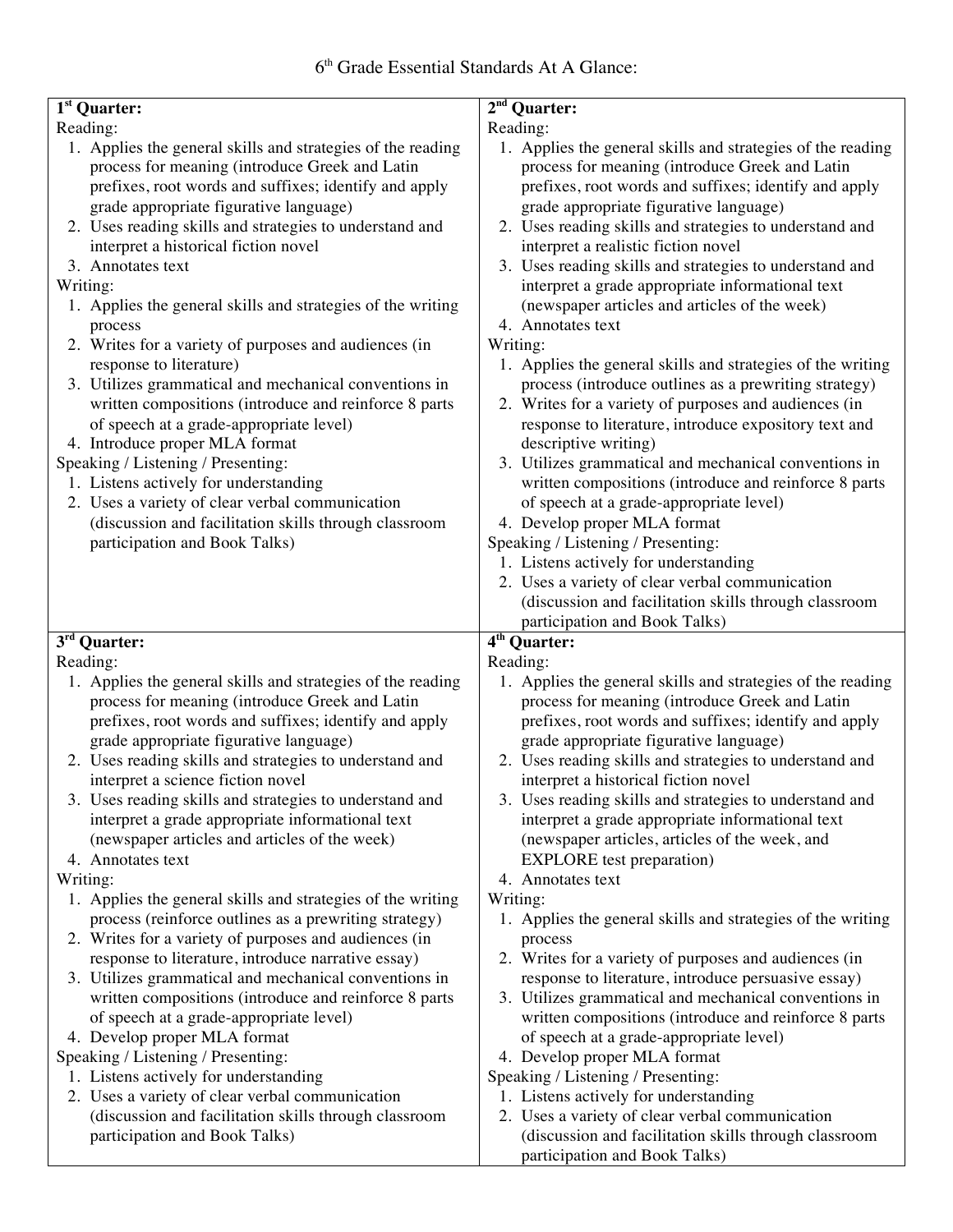## 7<sup>th</sup> Grade English Language Arts Standards At A Glance:

|    | 1 <sup>st</sup> Quarter:                                                             | 2 <sup>nd</sup> Quarter:                                                                                                           |
|----|--------------------------------------------------------------------------------------|------------------------------------------------------------------------------------------------------------------------------------|
|    | Reading:                                                                             | Reading:                                                                                                                           |
| 1. | Applies the general skills and strategies of the reading                             | Applies the general skills and strategies of the reading<br>Ι.                                                                     |
|    | process for meaning (introduce and develop Greek and Latin                           | process for meaning (introduce and develop Greek and Latin                                                                         |
|    | prefixes, root words, and suffixes; identify and apply grade                         | prefixes, root words, and suffixes; identify and apply grade                                                                       |
|    | appropriate figurative language)                                                     | appropriate figurative language)                                                                                                   |
| 2. | Uses reading skills and strategies to understand and interpret                       | Uses reading skills and strategies to understand a realistic<br>2.                                                                 |
|    | mysteries and short stories.                                                         | fiction a non-fiction text.                                                                                                        |
| 3. | Uses reading skills and strategies to understand and interpret                       | 3.<br>Uses reading skills and strategies to understand and interpret                                                               |
|    | grade appropriate informational texts (cross-curricular text,                        | grade appropriate informational texts (newspaper articles,                                                                         |
|    | articles of the week)                                                                | editorials, EXPLORE test prep, cross-curricular text)                                                                              |
| 4. | Uses annotation to make connections and deepen                                       | Uses annotation to make connections and deepen<br>4.                                                                               |
|    | understanding of the text                                                            | understanding of the text                                                                                                          |
|    | Writing:                                                                             | Writing:                                                                                                                           |
| 1. | Applies the general skills and strategies of the writing                             | Applies the general skills and strategies of the writing<br>1.                                                                     |
|    | process (reinforce prewriting strategies, introduce thesis                           | process                                                                                                                            |
|    | statement)                                                                           | Writes for a variety of purposes and audiences (develops<br>2.                                                                     |
| 2. | Writes for a variety of purposes and audiences (develops                             | descriptive writing; writes in response to literature).                                                                            |
|    | expository text; introduce short stories; writes in response to                      | Utilizes grammatical and mechanical conventions in written<br>3.                                                                   |
|    | literature, creating thesis statement).                                              | compositions                                                                                                                       |
|    | Utilizes grammatical and mechanical conventions in written                           | Develops proper MLA format<br>4.                                                                                                   |
| 3. |                                                                                      |                                                                                                                                    |
|    | compositions (introduces and reinforces eight parts of speech                        | Speaking / Listening / Presenting:<br>Listens for understanding (refines speaking and listening                                    |
|    | at a grade appropriate level, simple vs. compound sentences,<br>subjects/predicates) | 1.<br>norms)                                                                                                                       |
| 4. | Develops proper MLA format (refines parenthetical                                    | Uses a variety of clear verbal communication (makes oral<br>2.                                                                     |
|    | citations)                                                                           | presentation to the class with a clear point of view, literature                                                                   |
|    | Speaking / Listening / Presenting:                                                   | circles)                                                                                                                           |
|    | 1. Listens for understanding (refines speaking and listening                         |                                                                                                                                    |
|    | norms)                                                                               |                                                                                                                                    |
|    |                                                                                      |                                                                                                                                    |
|    |                                                                                      |                                                                                                                                    |
|    | 2. Uses a variety of clear verbal communication (makes                               |                                                                                                                                    |
|    | connections and contributions to discussion)                                         |                                                                                                                                    |
|    | $3rd$ Quarter:                                                                       | 4 <sup>th</sup> Quarter:                                                                                                           |
|    | Reading:                                                                             | Reading:                                                                                                                           |
| 1. | Applies the general skills and strategies of the reading                             | Applies the general skills and strategies of the reading<br>1.                                                                     |
|    | process for meaning (introduce and develop Greek and Latin                           | process for meaning (introduce and develop Greek and Latin                                                                         |
|    | prefixes, root words, and suffixes; identify and apply grade                         | prefixes, root words, and suffixes; identify and apply grade                                                                       |
|    | appropriate figurative language)                                                     | appropriate figurative language)                                                                                                   |
|    | Uses reading skills and strategies to understand an                                  | Uses reading skills and strategies to understand a drama.                                                                          |
|    | autobiography and historical fiction.                                                | Uses reading skills and strategies to understand and interpret<br>3.                                                               |
| 3. | Uses reading skills and strategies to understand and interpret                       | grade appropriate informational texts (cross-curricular text)                                                                      |
|    | grade appropriate informational texts (including EXPLORE                             | Uses annotation to make connections and deepen<br>4.                                                                               |
|    | test prep, cross-curricular text)                                                    | understanding of the text                                                                                                          |
| 4. | Uses annotation to make connections and deepen                                       | Writing:                                                                                                                           |
|    | understanding of the text                                                            | Applies the general skills and strategies of the writing<br>1.                                                                     |
|    | Writing:                                                                             | process                                                                                                                            |
| 1. | Applies the general skills and strategies of the writing                             | Writes for a variety of purposes and audiences (develops<br>2.                                                                     |
|    | process                                                                              | persuasive writing; writes in response to literature).                                                                             |
| 2. | Writes for a variety of purposes and audiences (develops                             | Utilizes grammatical and mechanical conventions<br>3.                                                                              |
|    | narrative writing; writes in response to literature).                                | Develops proper MLA format (creates works cited list)<br>4.                                                                        |
| 3. | Utilizes grammatical and mechanical conventions in written                           | 5.<br>Gathers information for research purposes (uses variety of                                                                   |
|    | compositions                                                                         | sources, analyzes the value of research)                                                                                           |
| 4. | Develops proper MLA format                                                           | Analyzes and evaluates information for research purposes<br>6.                                                                     |
|    | Speaking / Listening / Presenting:                                                   | (analyzes sources and information for research paper)                                                                              |
|    | Listens for understanding (refines speaking and listening                            | Speaking / Listening / Presenting:                                                                                                 |
|    | norms)                                                                               | 7. Listens for understanding (refines speaking and listening                                                                       |
| 2. | Uses a variety of clear verbal communication (presents                               | norms)                                                                                                                             |
|    | information and debates point of view, literature circles)                           | Uses a variety of clear verbal communication (makes oral<br>8.<br>presentation to the class with a clear point of view, literature |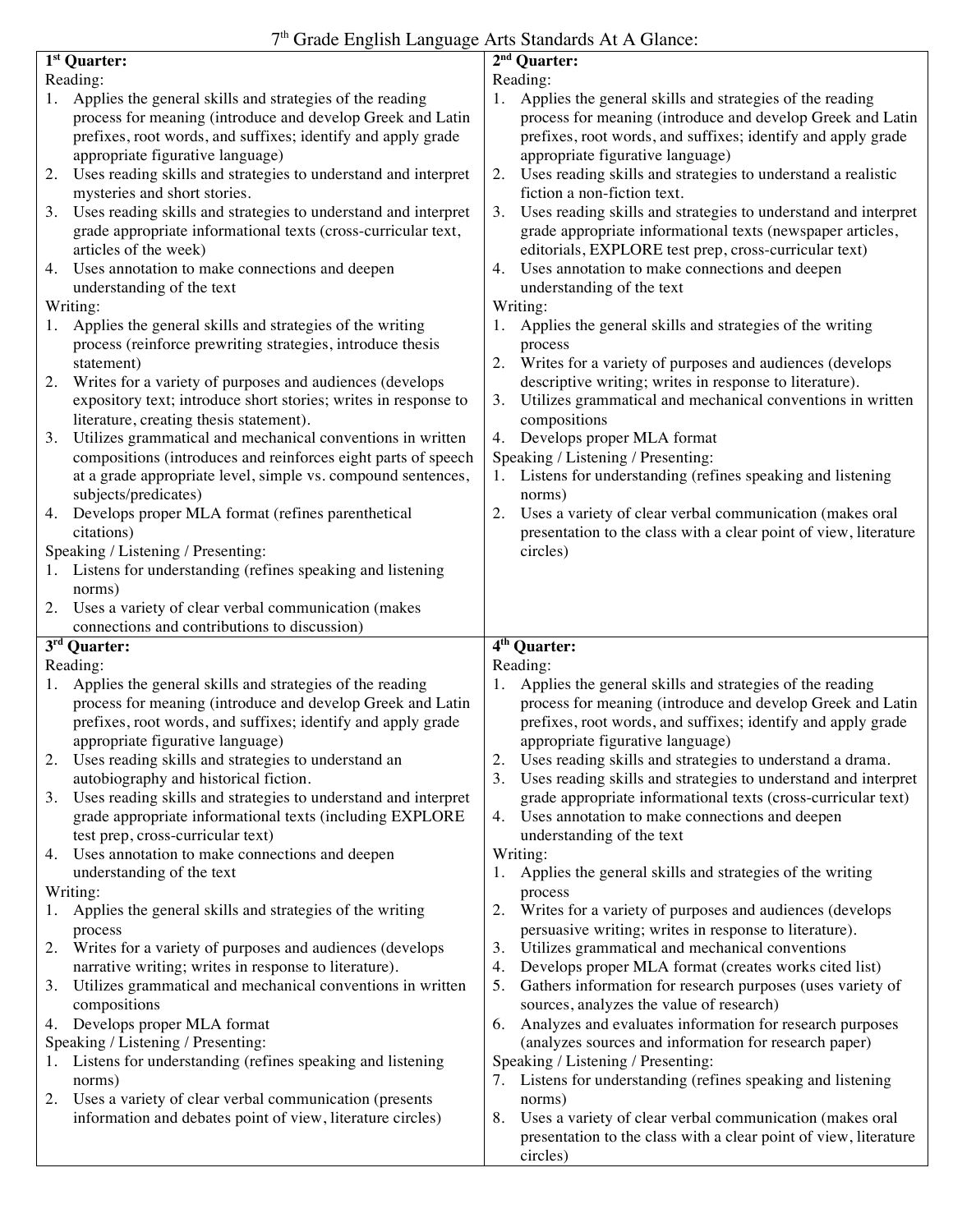| 1 <sup>st</sup> Quarter:                                                                                                                                                                                                                                                                                     | $2nd$ Quarter:                                                                                                                                                                                                                                                                                             |
|--------------------------------------------------------------------------------------------------------------------------------------------------------------------------------------------------------------------------------------------------------------------------------------------------------------|------------------------------------------------------------------------------------------------------------------------------------------------------------------------------------------------------------------------------------------------------------------------------------------------------------|
| Reading:                                                                                                                                                                                                                                                                                                     | Reading:                                                                                                                                                                                                                                                                                                   |
| Applies the general skills and strategies of the reading process<br>for meaning (introduce, develop, and reinforce Greek and Latin<br>prefixes, root words, and suffixes; identify and apply grade-<br>appropriate figurative language)<br>2. Uses reading skills and strategies to understand and interpret | Applies the general skills and strategies of the reading<br>1.<br>process for meaning (introduce, develop, and reinforce<br>Greek and Latin prefixes, root words, and suffixes;<br>identify and apply grade-appropriate figurative language)<br>Uses reading skills and strategies to understand and<br>2. |
| short stories, poetry                                                                                                                                                                                                                                                                                        | interpret historical fiction in dialogue                                                                                                                                                                                                                                                                   |
| Uses reading skills and strategies to understand and interpret<br>3.<br>informational texts (grade-appropriate Articles of the Week)<br>Annotates text using RAISE strategies, close reading, and<br>4.                                                                                                      | Uses reading skills and strategies to understand and<br>3.<br>interpret informational texts (grade-appropriate Articles of<br>the Week; EXPLORE test prep, cross-curricular                                                                                                                                |
| "Talking to the Text" methods                                                                                                                                                                                                                                                                                | assessments)                                                                                                                                                                                                                                                                                               |
| Writing:<br>Reinforce grade-level appropriate skills and strategies of the<br>1.<br>writing process                                                                                                                                                                                                          | Annotates text using RAISE strategies, close reading, and<br>4.<br>"Talking to the Text" methods<br>Writing:                                                                                                                                                                                               |
| Writes for a variety of purposes and audiences. (in response to<br>2.<br>literature, reinforcing expository text, develop short stories,                                                                                                                                                                     | Reinforce grade-level appropriate skills and strategies of<br>1.<br>the writing process                                                                                                                                                                                                                    |
| introduce autobiographical sketches)<br>Utilizes grammatical and mechanical conventions in written<br>3.<br>compositions (introduce and reinforce 8 parts of speech at a<br>grade-appropriate level; comma usage, and semi-colon)                                                                            | Writes for a variety of purposes and audiences. (in<br>2.<br>response to literature, reinforcing expository text, develop<br>short stories)<br>3.<br>Utilizes grammatical and mechanical conventions in                                                                                                    |
| Reinforce proper MLA format<br>4.                                                                                                                                                                                                                                                                            | written compositions (introduce and reinforce 8 parts of<br>speech at a grade-appropriate level; comma usage, and                                                                                                                                                                                          |
| Speaking / Listening / Presenting:                                                                                                                                                                                                                                                                           | semi-colon; colons; dashes)                                                                                                                                                                                                                                                                                |
| Listens actively for understanding<br>1.                                                                                                                                                                                                                                                                     | Reinforce proper MLA format<br>4.                                                                                                                                                                                                                                                                          |
| Uses a variety of clear verbal communication (develop active<br>2.                                                                                                                                                                                                                                           | Speaking / Listening / Presenting:                                                                                                                                                                                                                                                                         |
| listening, discussing, and facilitating skills through classroom<br>participation; Book Talks)                                                                                                                                                                                                               | 5. Listens actively for understanding<br>Uses a variety of clear verbal communication (develop<br>6.                                                                                                                                                                                                       |
|                                                                                                                                                                                                                                                                                                              | active listening, discussing, and facilitating skills through                                                                                                                                                                                                                                              |
|                                                                                                                                                                                                                                                                                                              | classroom participation; Book Talks; debates)                                                                                                                                                                                                                                                              |
|                                                                                                                                                                                                                                                                                                              |                                                                                                                                                                                                                                                                                                            |
| $\overline{3}^{\text{rd}}$ Quarter:                                                                                                                                                                                                                                                                          | 4 <sup>th</sup> Quarter:                                                                                                                                                                                                                                                                                   |
| Reading:                                                                                                                                                                                                                                                                                                     | Reading:                                                                                                                                                                                                                                                                                                   |
| 1. Applies the general skills and strategies of the reading process                                                                                                                                                                                                                                          | Applies the general skills and strategies of the reading<br>1.                                                                                                                                                                                                                                             |
| for meaning (introduce, develop, and reinforce Greek and Latin                                                                                                                                                                                                                                               | process for meaning (introduce, develop, and reinforce                                                                                                                                                                                                                                                     |
| prefixes, root words, and suffixes; identify and apply grade-                                                                                                                                                                                                                                                | Greek and Latin prefixes, root words, and suffixes;                                                                                                                                                                                                                                                        |
| appropriate figurative language)<br>Uses reading skills and strategies to understand and interpret<br>2.<br>mystery and/or realistic fiction                                                                                                                                                                 | identify and apply grade-appropriate figurative language)<br>Uses reading skills and strategies to understand and<br>2.<br>interpret realistic fiction                                                                                                                                                     |
| 3. Uses reading skills and strategies to understand and interpret<br>informational texts (grade-appropriate Articles of the Week;                                                                                                                                                                            | 3.<br>Uses reading skills and strategies to understand and<br>interpret informational texts (grade-appropriate Articles of                                                                                                                                                                                 |
| EXPLORE test prep, cross-curricular assessments)<br>4.                                                                                                                                                                                                                                                       | the Week; cross-curricular assessments)<br>Annotates text using RAISE strategies, close reading, and<br>4.                                                                                                                                                                                                 |
| Annotates text using RAISE strategies, close reading, and<br>"Talking to the Text" methods                                                                                                                                                                                                                   | "Talking to the Text" methods                                                                                                                                                                                                                                                                              |
| Writing:                                                                                                                                                                                                                                                                                                     | Writing:                                                                                                                                                                                                                                                                                                   |
| 1. Reinforce grade-level appropriate skills and strategies of the<br>writing process                                                                                                                                                                                                                         | 1.<br>Reinforce grade-level appropriate skills and strategies of<br>the writing process                                                                                                                                                                                                                    |
| Writes for a variety of purposes and audiences. (in response to<br>2.                                                                                                                                                                                                                                        | Writes for a variety of purposes and audiences. (in<br>2.                                                                                                                                                                                                                                                  |
| literature, reinforce expository text, develop short stories,<br>reinforce persuasive writing)                                                                                                                                                                                                               | response to literature, reinforce expository text, develop<br>short stories, reinforce persuasive writing, introduces                                                                                                                                                                                      |
| Utilizes grammatical and mechanical conventions in written<br>3.                                                                                                                                                                                                                                             | biographical sketches)                                                                                                                                                                                                                                                                                     |
| compositions (introduce and reinforce 8 parts of speech at a                                                                                                                                                                                                                                                 | Utilizes grammatical and mechanical conventions<br>3.                                                                                                                                                                                                                                                      |
| grade-appropriate level; comma usage, and semi-colon; colons;<br>dashes)                                                                                                                                                                                                                                     | (introduce and reinforce 8 parts of speech at a grade-<br>appropriate level; comma usage, and semi-colon; colons;                                                                                                                                                                                          |
| Reinforce proper MLA format<br>4.                                                                                                                                                                                                                                                                            | dashes)                                                                                                                                                                                                                                                                                                    |
| Speaking / Listening / Presenting:                                                                                                                                                                                                                                                                           | Reinforce proper MLA format<br>4.                                                                                                                                                                                                                                                                          |
| Listens actively for understanding<br>1.                                                                                                                                                                                                                                                                     | 5.<br>Gathers information for research purposes                                                                                                                                                                                                                                                            |
| Uses a variety of clear verbal communication (develop active<br>2.<br>listening, discussing, and facilitating skills through classroom                                                                                                                                                                       | Analyzes and evaluates information for research purposes<br>6.<br>Speaking / Listening / Presenting:                                                                                                                                                                                                       |
| participation; Book Talks; debates)                                                                                                                                                                                                                                                                          | Listens actively for understanding<br>1.<br>Uses a variety of clear verbal communication (develop<br>2.                                                                                                                                                                                                    |

classroom participation; Book Talks; debates)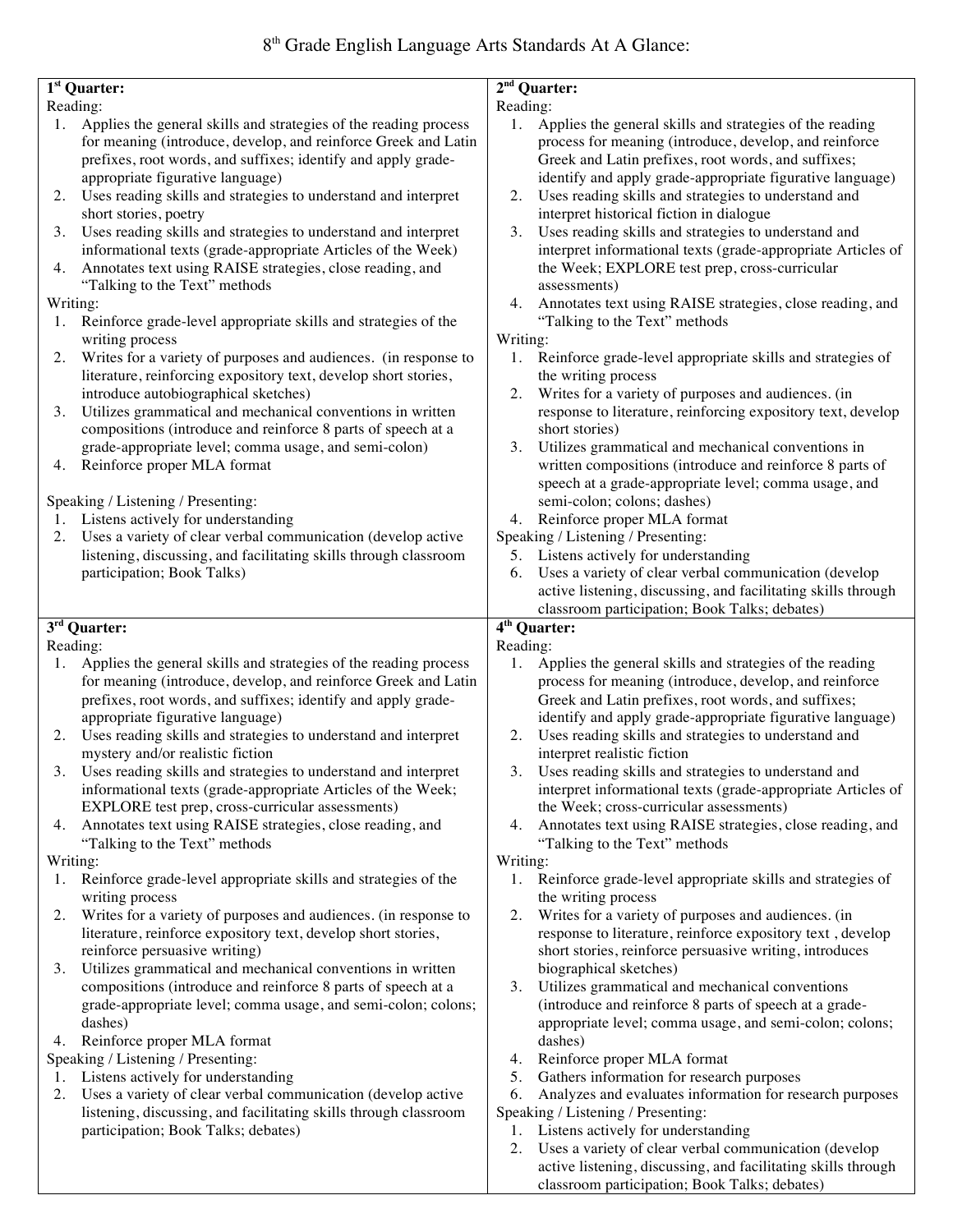# 9<sup>th</sup> Grade English Language Arts Standards At A Glance:

| $1st$ Quarter:                                                     | $2nd$ Quarter:                                                      |
|--------------------------------------------------------------------|---------------------------------------------------------------------|
| Reading:                                                           | Reading:                                                            |
| Comprehension: summarize/paraphrase, activating prior<br>1.        | Comprehension: understanding vocabulary words in context<br>1.      |
| knowledge                                                          | Reads a variety of nonfiction texts and understands the             |
| 2. Reads a variety of literary texts-fictional short stories, non- | various types of nonfiction: biography, autobiography,              |
| fiction Article of the Week                                        | memoir, persuasive speech,                                          |
| 3. Identifies literary devices and techniques in texts: mood,      | Identifies literary devices and techniques in texts: author's<br>3. |
| characterization, setting, theme, imagery, irony, plot, conflict   | attitude (tone), purpose, characterization, theme                   |
| 4. Develops stamina for reading silently for 20 minutes per        | Develops stamina for reading silently for 20 minutes per<br>4.      |
| week                                                               | week                                                                |
| Writing:                                                           | Writing:                                                            |
| Uses the writing process- prewriting, drafting<br>1.               | Uses the writing process- prewriting, drafting,                     |
| Writes expository composition-compare-contrast<br>2.               | Composes a business letter in response to research of a             |
| Writes in response to literature<br>3.                             | product                                                             |
| Uses paragraph form in writing<br>4.                               | Writes in response to literature<br>3.                              |
| Uses a variety of sentence types.<br>5.                            | Uses paragraph form in writing-topic sentences, body<br>4.          |
| Speaking / Listening / Presenting:                                 | paragraphs, and conclusions. Introduces quotes into body            |
| Asks questions as a way to broaden and enrich classroom<br>1.      | paragraphs.                                                         |
| discussions.                                                       | 5. Uses a variety of sentence types and punctuates appropriately    |
| 2. Knows safe and ethical behaviors in personal electronic         | according to sentence type.                                         |
| communication and interaction                                      | Speaking / Listening / Presenting:                                  |
|                                                                    | Asks questions as a way to broaden and enrich classroom             |
|                                                                    | discussions.                                                        |
|                                                                    | 2. Knows safe and ethical behaviors in personal electronic          |
|                                                                    | communication and interaction                                       |
|                                                                    | 3. Makes presentations to the class- Book Talks, Think-Write-       |
|                                                                    | Pair-Share.                                                         |
| 3 <sup>rd</sup> Quarter:                                           | 4 <sup>th</sup> Quarter:                                            |
| Reading:                                                           | Reading:                                                            |
| 1. Comprehension: utilizing text aids and footnotes,               | Comprehension: visualization,<br>1.                                 |
| paraphrasing, vocabulary                                           | Reads a variety of literary texts-epic poem                         |
| 2. Reads a variety of literary texts-drama                         | 3. Identifies elements of an epic poem: allusion, mythology,        |
| 3. Identifies elements of drama: aside, allusion, dramatic irony,  | figurative language, epic hero, theme, conflict                     |
| soliloquy, monologue, iambic pentameter, pun, theme,               | 4. Develops stamina for reading silently for 20 minutes per         |
| elements of tragedy,                                               | week                                                                |
| 4. Develops stamina for reading silently for 20 minutes per        | Writing:                                                            |
| week                                                               |                                                                     |
|                                                                    | 1. Uses the writing process- prewriting, drafting, revising         |
| Writing:                                                           | (self/peer)                                                         |
| 1. Uses the writing process- prewriting, drafting, revising        | Takes a position in writing in response to literature<br>2.         |
| (self/peer)                                                        | 3.<br>Writes in response to literature                              |
| Writes expository text-compare/contrast, summary news<br>2.        | Uses paragraph form in writing-topic sentences, body<br>4.          |
| article                                                            | paragraphs, and conclusions. Introduces quotes into body            |
| Writes in response to literature<br>3.                             | paragraphs.                                                         |
| Uses paragraph form in writing-topic sentences, body<br>4.         | Uses conventions of grammar in written compositions-<br>5.          |
| paragraphs, and conclusions. Introduces quotes into body           | subject/verb, pronoun/antecedent agreement.                         |
| paragraphs.                                                        | Writes compositions employing persuasion and argument-<br>6.        |
| Uses conventions of punctuation in written compositions-<br>5.     | <b>AOW</b>                                                          |
| commas.                                                            | Speaking / Listening / Presenting:                                  |
| 6. Writes compositions employing persuasion and argument-          | Asks questions as a way to broaden and enrich classroom             |
| <b>AOW</b>                                                         | discussions.                                                        |
| Speaking / Listening / Presenting:                                 | Knows safe and ethical behaviors in personal electronic<br>2.       |
| Asks questions as a way to broaden and enrich classroom            | communication and interaction                                       |
| discussions.                                                       | 3.<br>Makes presentations to the class- Book Talks, Think-Write-    |
| Knows safe and ethical behaviors in personal electronic<br>2.      | Pair-Share.                                                         |
| communication and interaction                                      |                                                                     |
| Makes presentations to the class- Book Talks, Think-Write-<br>3.   |                                                                     |
| Pair-Share.                                                        |                                                                     |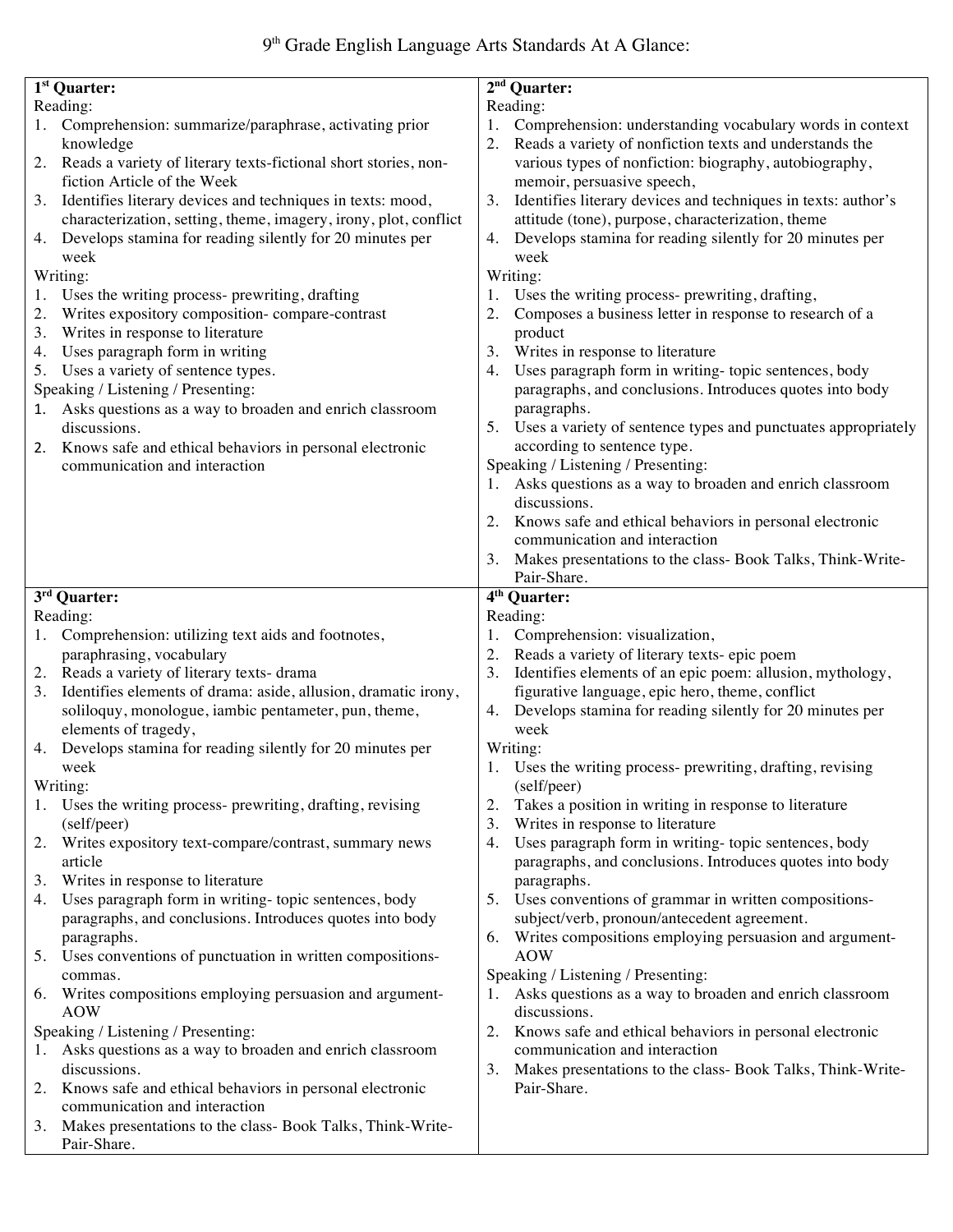| $1st$ Quarter:                                                          | $2nd$ Quarter:                                                                                                                 |
|-------------------------------------------------------------------------|--------------------------------------------------------------------------------------------------------------------------------|
| Reading:                                                                | Reading:                                                                                                                       |
| 1. Comprehension: activating prior knowledge, reacting and              | Comprehension: making connections, predicting<br>1.                                                                            |
| questioning the text                                                    | Reads two types of drama: Shakespearean and Greek<br>2.                                                                        |
| 2. Reads a variety of literary genres-fictional novel, non-fiction      | Identifies literary devices and techniques in texts: dramatic<br>3.                                                            |
| Article of the Week, supplementary fictional and nonfictional           | irony, theme, imagery and figurative language,                                                                                 |
| works                                                                   | characterization                                                                                                               |
| 3. Identifies literary devices and techniques in texts: theme,          | Develops stamina for reading silently for 25 minutes per<br>4.                                                                 |
| characterization, conflict, symbolism, foreshadowing                    | week                                                                                                                           |
| 4. Develops stamina for reading silently for 25 minutes per week        | Writing:                                                                                                                       |
| Writing:                                                                | Uses the writing process- prewriting, drafting,<br>1.                                                                          |
| 1. Uses the writing process- prewriting, drafting                       | 2.<br>Writes analytical essay on characterization                                                                              |
| 2. Writes an analytical essay that synthesizes texts studied            | 3.<br>Writes in response to literature                                                                                         |
| throughout unit                                                         | Writes creatively to mimic form and style<br>4.                                                                                |
| 3. Writes in response to literature                                     | Writes with detail and clear support to explain topic<br>5.                                                                    |
| 4. Writes effective thesis statements                                   | Uses a variety of sentence types and punctuates appropriately<br>6.                                                            |
| 5. Transitions between and within paragraphs                            | according to sentence type.                                                                                                    |
| 6. Employs sentence variety in writing.                                 | Speaking / Listening / Presenting:                                                                                             |
| 7. Employs proper use of punctuation in writing:                        | 1. Asks questions as a way to broaden and enrich classroom                                                                     |
| colons/semicolons.                                                      | discussions.                                                                                                                   |
| Speaking / Listening / Presenting:                                      | Knows safe and ethical behaviors in personal electronic<br>2.                                                                  |
| 1. Asks questions as a way to broaden and enrich classroom              | communication and interaction                                                                                                  |
| discussions.                                                            | Makes presentations to the class- Book Talks, Think-Write-<br>3.                                                               |
| 2. Critically views themes and conflict presented in documentary        | Pair-Share.                                                                                                                    |
| format in connection to text                                            |                                                                                                                                |
| 3. Knows safe and ethical behaviors in personal electronic              |                                                                                                                                |
| communication and interaction                                           |                                                                                                                                |
| 3 <sup>rd</sup> Quarter:                                                | 4 <sup>th</sup> Quarter:                                                                                                       |
| Reading:                                                                | Reading                                                                                                                        |
|                                                                         |                                                                                                                                |
| 1. Comprehension: vocabulary, questioning, summarizing,                 | 1. Comprehension: making inferences, questioning, activating                                                                   |
| making inferences                                                       | prior knowledge, predicting                                                                                                    |
| 2. Reads primary fictional text in addition to supplementary            | 2. Reads fictional drama as well as supplementary fiction and                                                                  |
| non-fiction texts                                                       | nonfiction texts                                                                                                               |
| 3.<br>Identifies elements of fiction: juxtaposition, extended           | 3. Identifies elements of poetry: enjambment, rhyme scheme,                                                                    |
| metaphor, conflict, symbolism, theme, allegory, irony                   | rhythm, tone, figurative language                                                                                              |
| 4. Develops stamina for reading silently for 25 minutes per             | 4. Reads nonfiction articles related to research topic and                                                                     |
| week                                                                    | incorporates information into written essay                                                                                    |
| Writing:                                                                | 5. Develops stamina for reading silently for 25 minutes per week.                                                              |
|                                                                         | Writing:                                                                                                                       |
| 1. Uses the writing process- prewriting, drafting, revising             |                                                                                                                                |
| (self/peer)<br>2.                                                       | 1. Uses the writing process- prewriting, drafting, revising<br>(self/peer)                                                     |
| Writes analytical essays in response to characterization and<br>theme   |                                                                                                                                |
| 3.                                                                      | 2. Takes a position on a topic of choice. Researches claims and<br>finds support for position. Addresses counter-argument as a |
| Writes in response to literature<br>4.                                  |                                                                                                                                |
| Integrates quotes from text as evidence for claim and analysis<br>5.    | means to strengthen own position.                                                                                              |
| Transitions between arguments effectively.                              | 3. Uses quotes from reliable sources to support claims and<br>connects sources to specific topics of body paragraphs           |
| Speaking / Listening / Presenting:<br>Ι.                                |                                                                                                                                |
| Asks questions as a way to broaden and enrich classroom<br>discussions. | 4. Uses conventions of grammar in written compositions-<br>subject/verb, pronoun/antecedent agreement.                         |
| Knows safe and ethical behaviors in personal electronic<br>2.           | 5. Writes compositions employing persuasion and argument-                                                                      |
| communication and interaction                                           | <b>AOW</b>                                                                                                                     |
| Makes presentations to the class- Book Talks, Think-Write-<br>3.        | 6. Writes in response to literature.                                                                                           |
| Pair-Share.                                                             | Speaking / Listening / Presenting:                                                                                             |
|                                                                         | 1. Asks questions as a way to broaden and enrich classroom                                                                     |
|                                                                         | discussions.                                                                                                                   |
|                                                                         | 2. Knows safe and ethical behaviors in personal electronic                                                                     |
|                                                                         | communication and interaction                                                                                                  |
|                                                                         | 3. Makes formal, argumentative speech to the class and debates                                                                 |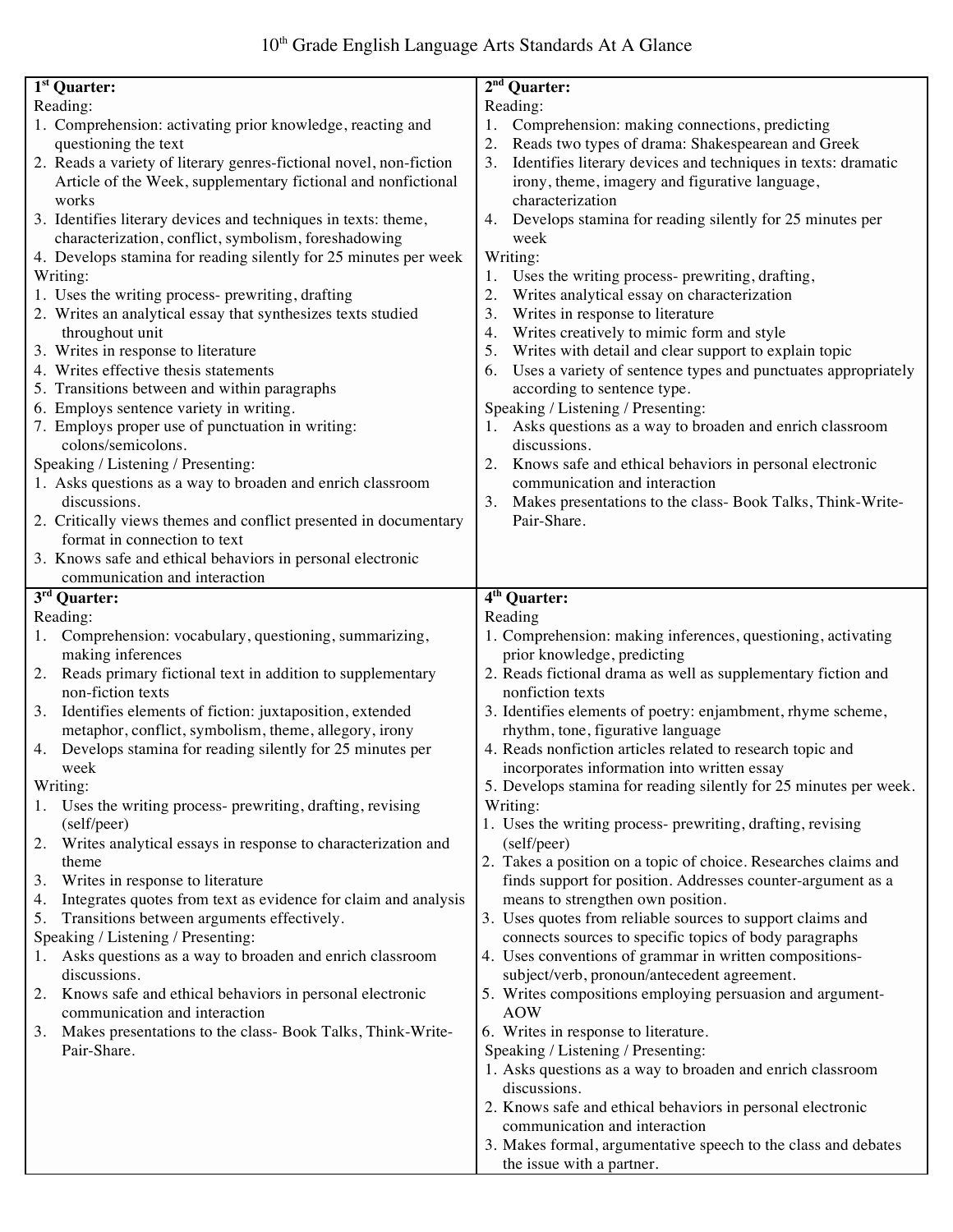### 11th Grade English Language Arts Standards At A Glance:

| 1 <sup>st</sup> Quarter:                                               | $2nd$ Quarter:                                                           |
|------------------------------------------------------------------------|--------------------------------------------------------------------------|
| Reading:                                                               | Reading:                                                                 |
| 1. Reads a variety of rich, diverse, & complex literature examining    | Read a variety of rich, diverse, & complex literature examining<br>1.    |
| different genres                                                       | different genres, literary movements                                     |
| Uses close reading strategies specifically examining literary<br>2.    | 2.<br>Reads and applies information from a variety of primary and        |
| devices, dramatic conventions, and rhetorical strategies               | secondary non-fiction sources for various purposes                       |
| Analyzes story elements and how they reveal theme:<br>3.               | Uses close reading strategies specifically examining diction,<br>3.      |
| characterization, conflict, setting, symbolism, etc.                   | tone, literary devices & rhetorical strategies                           |
| Writing:                                                               | Analyzes story elements and how they reveal theme:<br>4.                 |
| Writes in different forms: argumentative, analytical, expository<br>1. | characterization, conflict, setting, symbolism, etc                      |
| $&$ reflective                                                         | Writing:                                                                 |
| 2.<br>Develops clear and specific thesis statements                    | Writes in different forms: argumentative essay, analytical essay<br>1.   |
| Explains the overall meaning of the text (what truths does the<br>3.   | & persuasive speech                                                      |
| work reveal about the human condition or society in which we           | Demonstrates proficiency in writing clear and specific thesis<br>2.      |
|                                                                        |                                                                          |
| live)                                                                  | statements                                                               |
| Uses specific and appropriate textual support to further the<br>4.     | 3.<br>Explains the overall meaning of the text (what truths do the work  |
| student's argument by: paraphrasing, quoting & citing                  | reveal about the human condition or society in which we live)            |
| Organizes ideas within written essays: transitions,<br>5.              | Demonstrates proficiency for using specific and appropriate<br>4.        |
| argument/quote analysis                                                | textual support to further the student's argument by:                    |
| Speaking / Listening / Presenting:                                     | paraphrasing, quoting & citing                                           |
| Plans and delivers well-organized informal presentations in<br>1.      | Organizes ideas within written essays: transitions,<br>5.                |
| class                                                                  | argument/quote analysis                                                  |
| Expresses ideas effectively in class discussions and group work<br>2.  | Speaking / Listening / Presenting:                                       |
| Actively listens and views screen adaptations of literary works<br>3.  | Deliver organized persuasive speeches in class utilizing verbal          |
|                                                                        | and non-verbal devises effectively                                       |
|                                                                        | Expresses ideas effectively in class discussions and group work<br>2.    |
| $\overline{3^{rd}}$ Quarter:                                           | $4th$ Quarter:                                                           |
| <b>Reading:</b>                                                        | Reading:                                                                 |
| 1. Read a variety of rich, diverse, & complex fiction and non-         | Read a variety of rich, diverse, & complex literature examining          |
| fiction literature examining different genres, literary movements      | different genres, literary movements                                     |
|                                                                        | 2.                                                                       |
| Demonstrates growing proficiency of close reading strategies<br>2.     | Demonstrates mastery of close reading strategies specifically            |
| specifically examining diction, tone, literary devices &               | examining diction, tone, literary devices & rhetorical strategies        |
| rhetorical strategies                                                  | 3.<br>Independently analyzes story elements and how they reveal          |
| Independently analyzes literary elements and how they reveal<br>3.     | theme: characterization, conflict, setting, symbolism, etc.)             |
| theme: characterization, conflict, setting, symbolism, etc.            | Examines text through different critical lenses<br>4.                    |
| Examines text through different critical lenses<br>4.                  | Writing:                                                                 |
| Writing:                                                               | Writes in different forms: argumentative, analytical & reflective.<br>1. |
| 1. Writes in different forms: argumentative, analytical & reflective.  | Demonstrates mastery in writing clear and specific thesis<br>2.          |
| Demonstrates proficiency in writing clear and specific thesis          | statements                                                               |
| statements                                                             | 3.<br>Independently explains the overall meaning of the text and what    |
| Explains the overall meaning of the text does the text and what<br>3.  | it reveals about the human condition and/or the society in which         |
| it reveals about the human condition and/or the society in which       | we live                                                                  |
| we live                                                                | Demonstrates proficiency for using specific and appropriate<br>4.        |
| Demonstrates proficiency for using specific and appropriate<br>4.      | textual support to further the student's argument by:                    |
| textual support to further the student's argument by:                  | paraphrasing, quoting & citing                                           |
| paraphrasing, quoting & citing                                         | Organizes ideas within written essays: transitions,<br>5.                |
| Organizes ideas within written essays: transitions,<br>5.              | argument/quote analysis                                                  |
| argument/quote analysis                                                | Demonstrates mastery for using specific and<br>6.                        |
|                                                                        |                                                                          |
| Demonstrates proficiency for using specific and appropriate<br>6.      | appropriate textual support to further the student's argument by:        |
| textual support to further the student's argument by:                  | paraphrasing, quoting & citing                                           |
| paraphrasing, quoting & citing                                         | Speaking / Listening / Presenting:                                       |
| <b>Speaking / Listening / Presenting:</b>                              | Deliver organized oral presentations in class using visual media<br>1.   |
| Deliver organized oral presentations in class using visual media<br>1. | effectively                                                              |
| effectively                                                            | Expresses ideas effectively in class discussions and group work<br>2.    |
| 2. Expresses ideas effectively in class discussions and group work     |                                                                          |